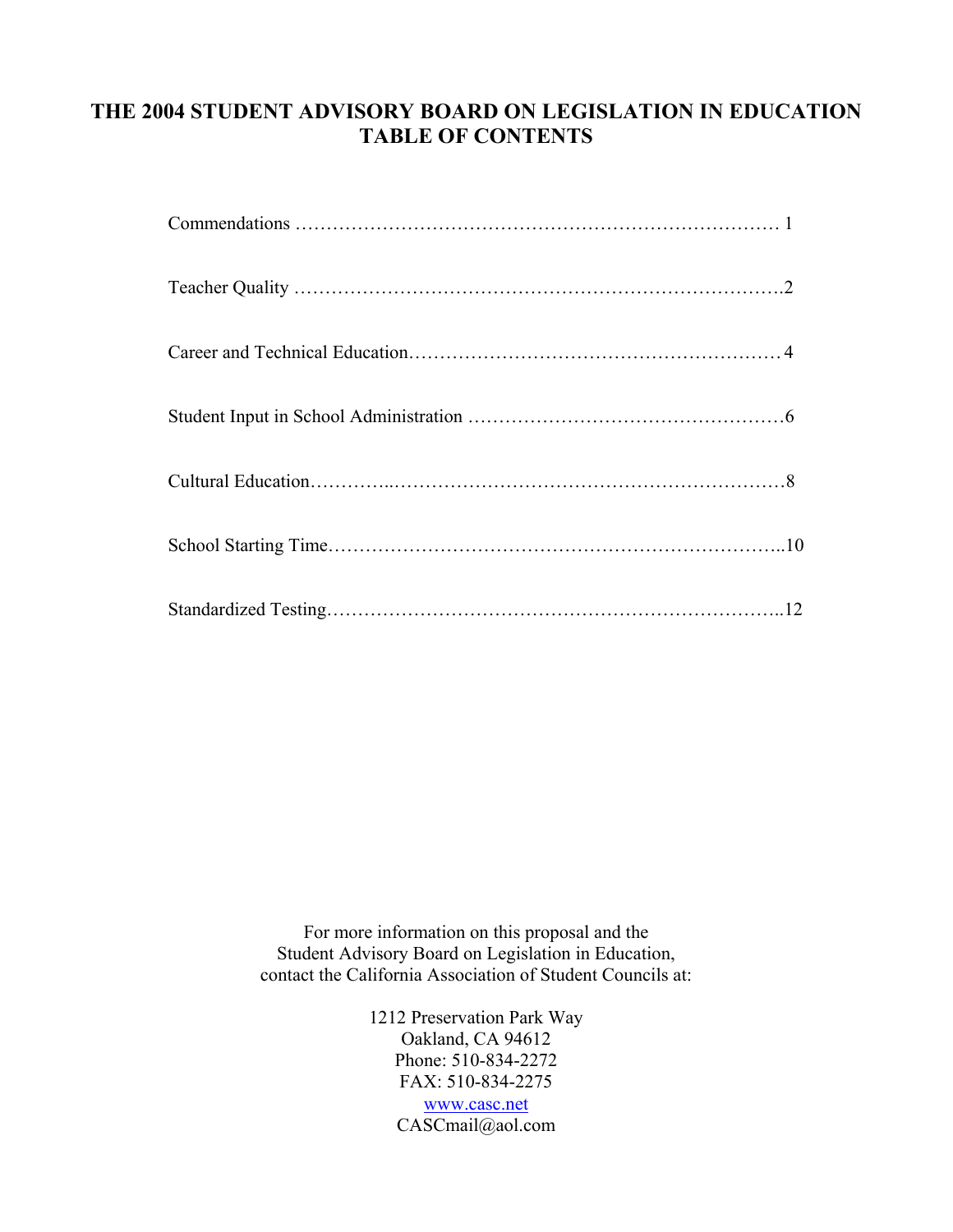# **COMMENDATIONS**

# **The Student Advisory Board on Legislation in Education, a program of the California Association of Student Councils, would like to extend the following commendations:**

CASC commends Senator John Vasconcellos, both for his support for the SABLE program and for his decades of service to the people and students of California. He will be missed here next year.

CASC commends Assemblywoman Jackie Goldberg for her support in facilitating this program's first ever presentation to the Assembly Committee on Education.

CASC commends Senator Dede Alpert for laying the groundwork for the first SABLE hearing with the Senate Committee on Education four years ago.

CASC commends the members of this distinguished panel for taking the time to consider a perspective that is often lost in the education policy debate.

CASC commends Richard Riordan, California's new Secretary for Education, who has quickly established himself as a supporter of the SABLE program and the California Association of Student Councils.

CASC commends Brent Godfrey, the Student Member of the California State Board of Education, for his continued assistance in sharing the student outlook with decision-makers throughout Sacramento.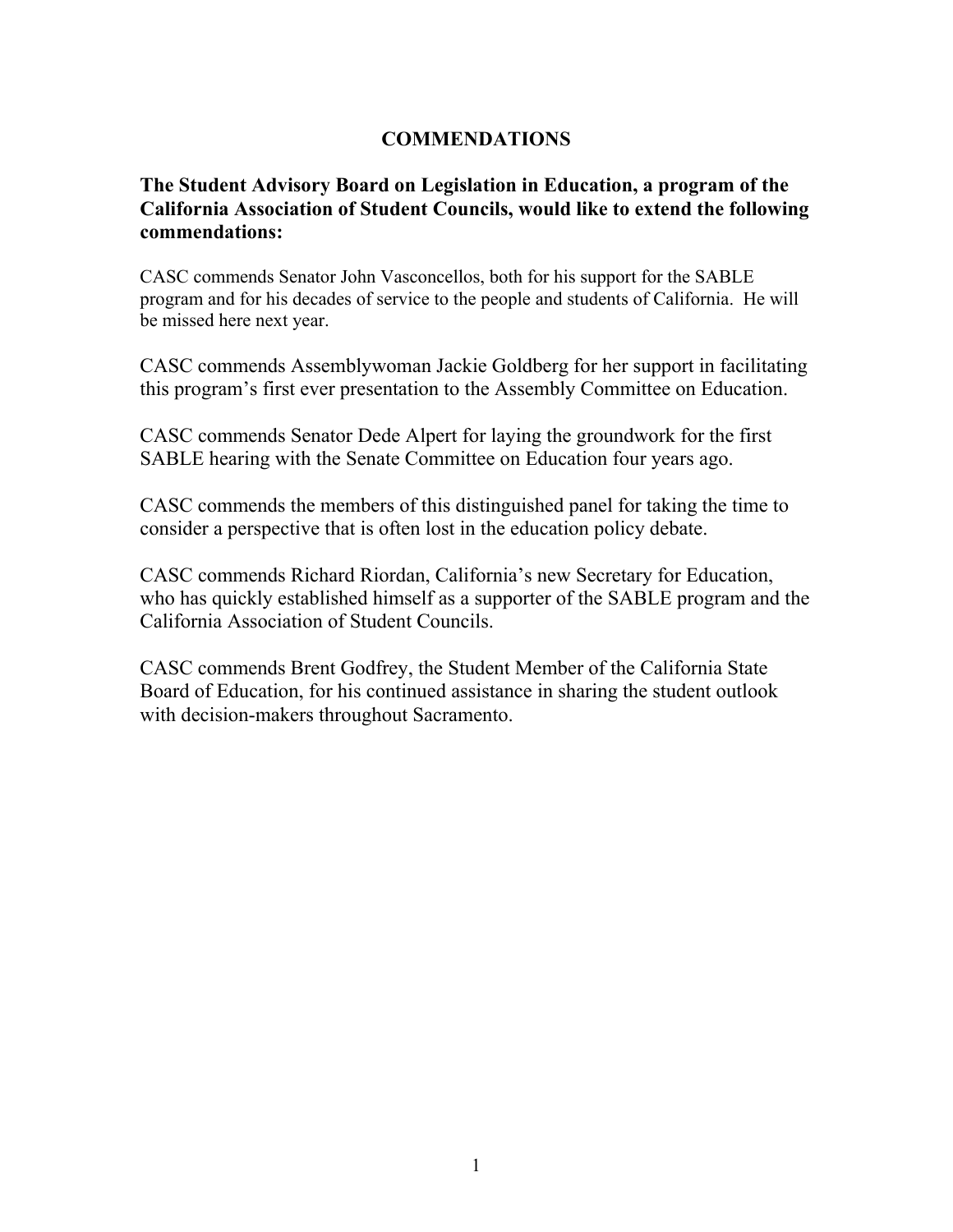

# **Teacher Quality**

# **PRESENTERS**: Jonathon Peterson, Lower Lake High School; Elyse Verhofstadt, Holtville High School; Schuyler Hall, Mt. Eden High School; Kevin O'Herin La Mirada High School; Cyndi Bringle, Holtville High School; Tejas Manchandia, Troy High School; Quyen Ngo, Piedmont Middle School.

# **OUR VISION FOR CALIFORNIA EDUCATION:**

All teachers are sensitive to special learning needs and provide comfortable learning environments for every student. All teachers approach different types of students with a variety of teaching methods so that the required content reaches every student. All students learn and understand the state standards, which are aligned with the class content so that all students graduate.

# **AREAS OF FOCUS:**

### *Teacher training methods*

### *Actions Recommended:*

- Support legislation that requires the establishment of internship programs in each district to provide additional on-the-job training to potential teachers.
- Re-evaluate the teacher credentialing process and consider creating a tiered process to ensure that a greater number of educators can begin to teach in their chosen area of interest with less hassle.
- Support SB 81, which would create an Educational Studies major at all public institutes of higher learning.
- Support SB 45, which would allow recently retired teachers to return to their vocation without the hassle of re-credentialing.

# *Evaluation of teachers*

### *Actions Recommended:*

 Establish a statewide evaluation system for teachers that includes an objective and written response from students. Student responses would be submitted to a neutral third party, which would configure the data and return feedback with recommendations to each teacher.

# *Standards for Teacher Credentialing*

# *Actions Recommended*

- Give all credentialing authority to one organization.
- Place more emphasis on teaching methods in credentialing standards and assessment.
- Recommend ongoing mentoring for new teachers.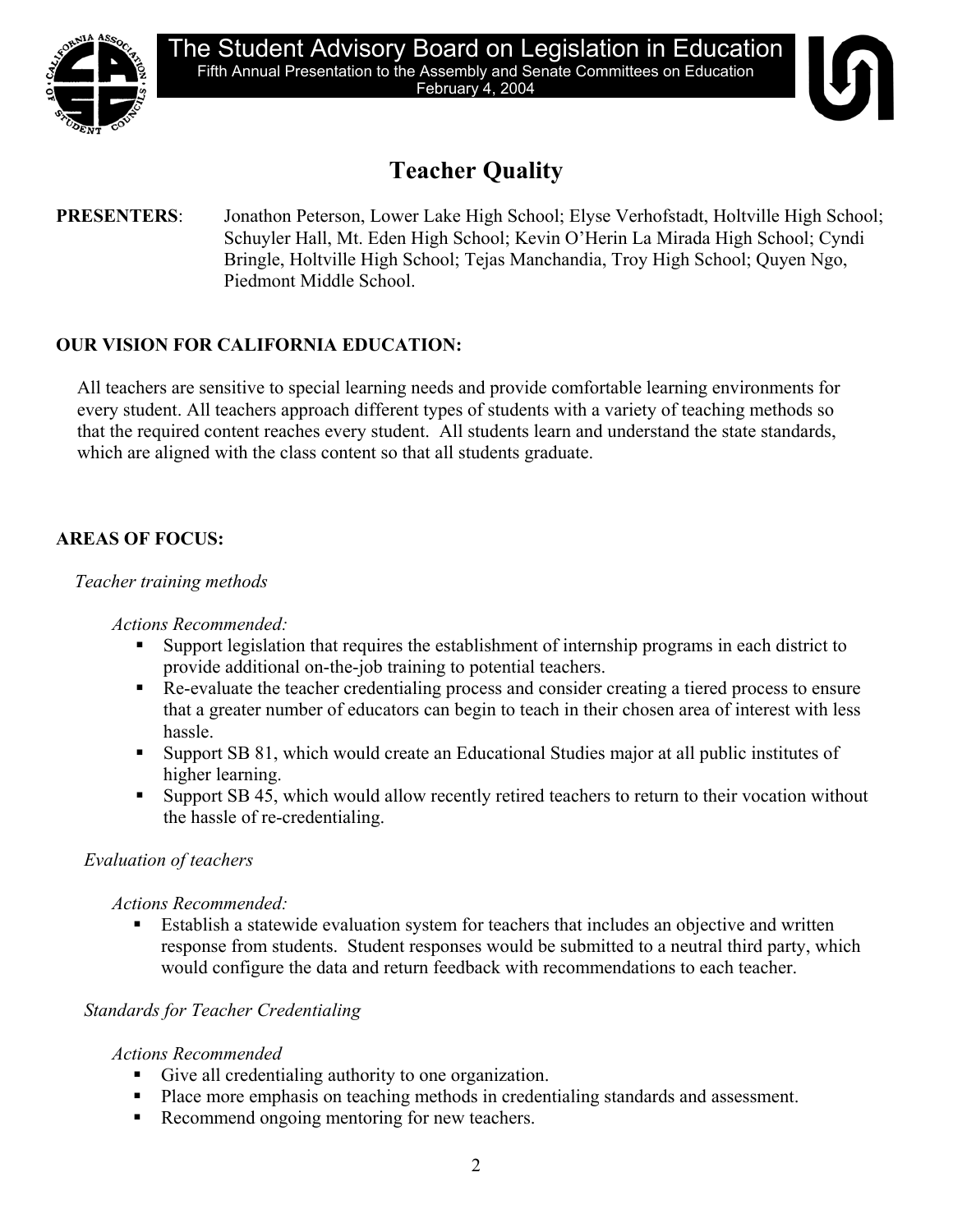Implement a more rigorous student teaching process, including periodic evaluations by students and teachers for student teachers.

### **FISCAL ANALYSIS:**

The major costs of this proposal consist of funding for professional development. We recommend that the proposed workshops and seminars (with their new emphases) replace rather than add to the existing professional development programs at the district level. The students that evaluate teachers and assist at seminars would be volunteers who want help their teachers improve. There are also costs involved with setting up a statewide evaluation system. However, these costs are relatively negligible if the system is setup as an online database that is maintained by the state government.

### **RATIONALE:**

Our proposal ensures that all students learn effectively. 26,061 out of the 309,773 teachers in California during the 2002-2003 school year (8.4%) were teaching on emergency credentials. Last year 12% of all teachers, including interns and teachers on waivers, were not credentialed. This lack of fully qualified teachers in the classroom could be detrimental to the advancement of students with diverse learning styles, but even a credentialed teacher is not necessarily a qualified one. Currently, teachers are given the resources needed to learn the content, but have not had the resources necessary to address diverse student learning styles. As a result, many teacher credentialing programs fall short of preparing teachers to teach effectively. Teachers require better training in order to meet the diverse needs of their students. Increasing student input in teacher training programs will enable teachers to better understand the variety of student needs. The students need a voice in the evaluation of teachers in order for teachers to acquire a greater understanding of their students' needs, so that they can in turn be better prepared to accommodate the various learning styles of the classroom and improve the quality of California instruction overall.

- Cori Easterling, California Teacher's Association
- Bryn Sullivan, Office of Senator Karnette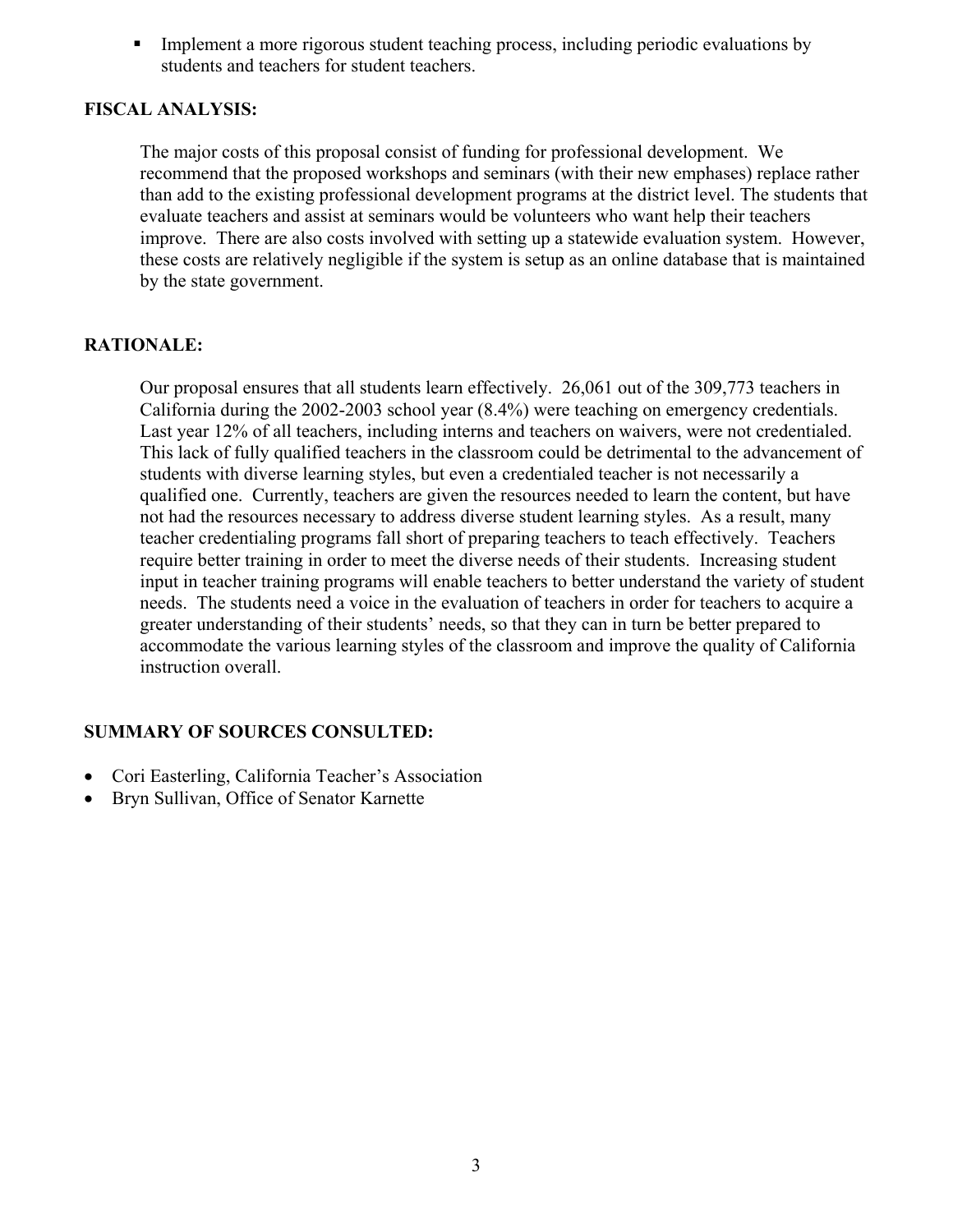

# **Career Technical Education**

# **PRESENTERS:** Jacy LeDuc, Serrano High School; Jennifer Luu, Piedmont Middle School

# **OUR VISION FOR CALIFORNIA EDUCATION:**

Career Technical Education (CTE) plays one of the largest roles in a student's education. All forms of CTE are available to all high school students, giving them endless options and motivating them to ultimate levels within themselves and in their lives. This plethora of options equips them for a future in college and career fields. Because of this high school preparation, all businesses have superbly skilled and experienced workers available in all fields of business and trade. This excellent CTE program leads to an end of unemployment and a vastly improved economy.

# **AREAS OF FOCUS:**

# *CTE Standards*

# *Actions Recommended:*

Direct the State Board of Education to create a CTE committee comprised of students, educators, and businesses to establish and implement CTE standards.

# *Business-sponsored internship programs*

# *Actions Recommended:*

- Create new business-sponsored internship programs in high schools statewide.
- Promote potential economic benefits of CTE to entice business participation.
- Encourage all districts to work with local chambers of commerce and similar organizations to implement community-friendly programs.

# *Schoolwide CTE programs*

# *Actions Recommended:*

- **•** Create programs that work with the needs of businesses throughout the communities
- Create a variety of CTE programs listed and approved by the CTE committee that are available to all students.
- **Promote CTE programs to younger age students, specifically those in middle and high** school.

# **FISCAL ANALYSIS:**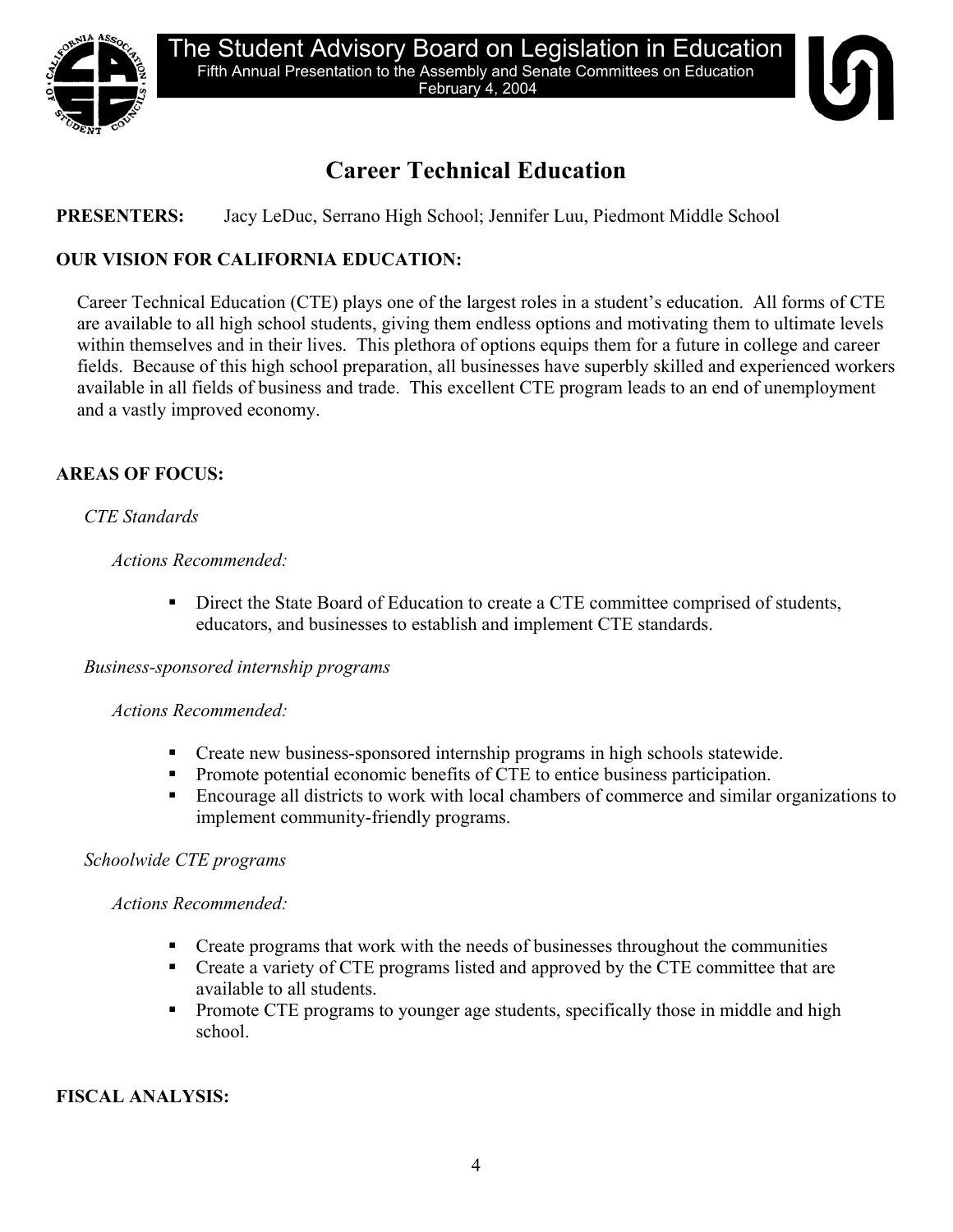State funding will be specifically allocated to districts to implement CTE standards. Student internships in the community will provide hands-on training that cannot be reproduced in the classroom and will be provided at a relatively low cost. Businesses would provide the supervision free of charge in exchange for services provided by students. More importantly, if students leave high school with skills to enable them to start and hold a job, the benefits of the programs and a strengthened economy will outweigh the cost in the long run.

### **RATIONALE:**

In the past thirty years, sixty percent of CTE has disappeared despite the fact that the need for skilled workers has increased. The lack of qualified workers currently poses a significant challenge to employers. With an increase of CTE programs in schools, businesses will benefit from the increased productivity resulting from workers who are well trained and adequately prepared to do their job effectively. These programs have been proven effective and are already benefiting companies such as Hewlett Packard and the California Contractors Alliance. Additionally, similar successful programs already exist in Sacramento and San Francisco counties, as well as in other states.

Promoting CTE at younger ages will increase student interest and participation in CTE in high school. From this, a greater understanding of expectations and direction will emerge, giving students the necessary tools to succeed in life. CTE will provide students with more options after graduation and multiple directions for post high school education. This form of education also benefits students with different learning styles. Moreover, in a study conducted by John Hopkins University, CTE was proven to decrease overall high school dropout rates. With more CTE opportunities, students will broaden their horizons by gaining hands-on experience in the real world. This will increase youth participation in communities through internship programs, contributing to community growth and development.

- James Westbrooks, Office of Senator Vincent
- Penny Honda, Office of Assemblymember Hancock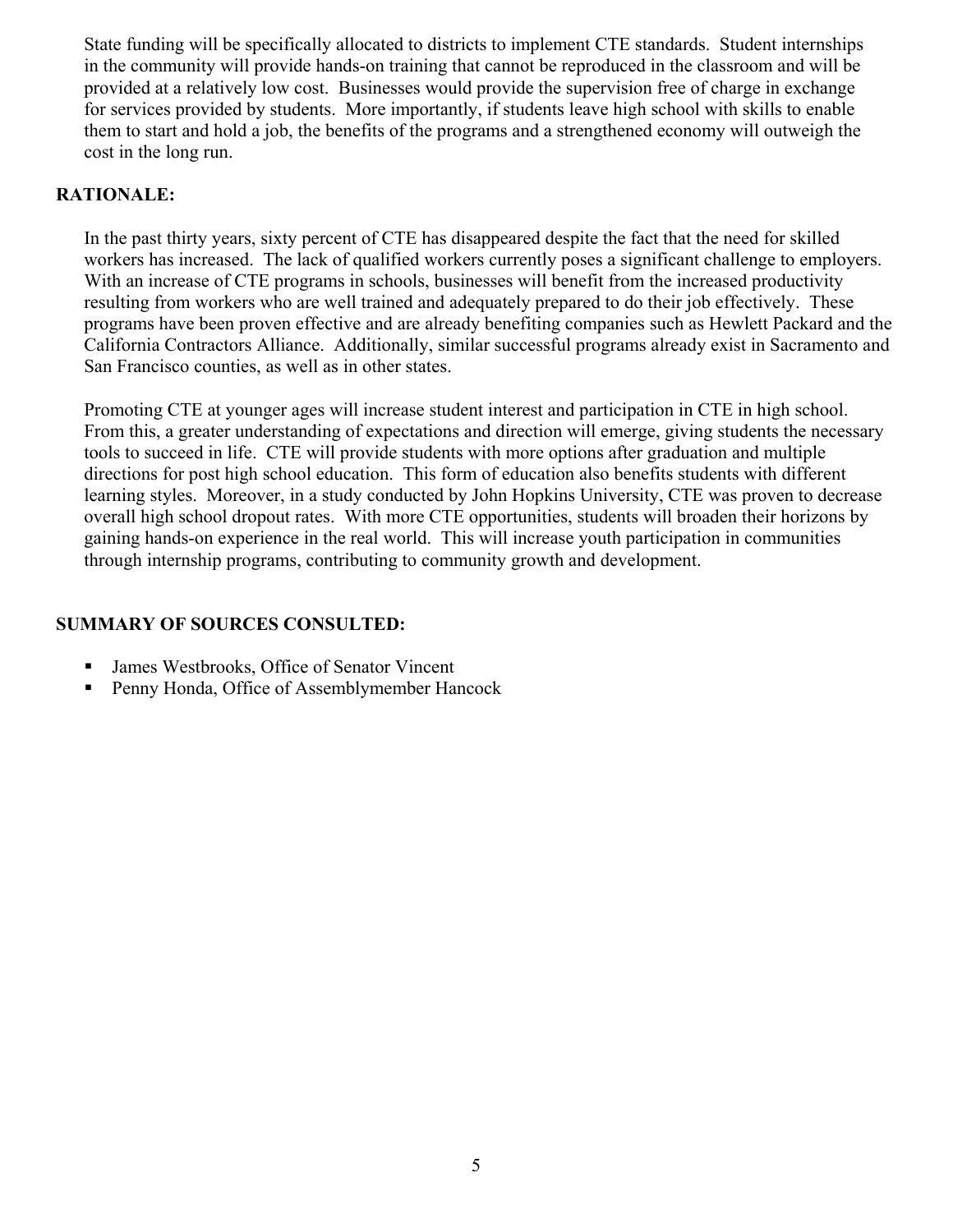



# **Student Input in School Administration**

**PRESENTERS:** Jose Alejandre, Castlemont High School; Francisco Vargas, Holtville High School; Alyssa Kronick, Rio Americano High School; Joy Natwick, Holtville High School

# **OUR VISION FOR CALIFORNIA EDUCATION:**

Power on all levels is equally distributed between students and educators. All school boards in districts with one or more high schools have a student board member with preferential voting rights, as well as the power to make and second motions. Every student board member is sufficiently qualified and prepared to effectively represent students' concerns. Board members embrace their student counterparts as equals by sharing their knowledge and experience. The position of student board member on the local level is recognized as a vital conduit for effective student dialogue and representation on the important policy issues affecting a district's student population. Students and educators work together as mutual partners for the betterment of California's education system.

# **AREAS OF FOCUS:**

# *Amendment of Existing Statute*

# *Actions Recommended:*

 Amend Section 35012 (d) of the California Education Code to ensure that every school board has a student board member with preferential voting rights.

# *Student Awareness of the Student Board Member Position and Relevant Education Code*

# *Actions Recommended:*

- Request that the Association of California School Administrators (ACSA) and the California School Boards Association (CSBA) publicize section 35012 of the Education Code through their respective newsletters and websites.
- Encourage superintendents in every district to relay information on the existing statute to individual high school administrators and teachers through a website and/or e-mail.
- Encourage administrators and teachers to pass this information on to their students.

# *Student Involvement*

*Actions Recommended:* 

- Encourage districts to hold monthly open forums between board members, administrators, and students from each high school.
- **Encourage districts to facilitate monthly meetings between student board member(s) and** representatives from each high school.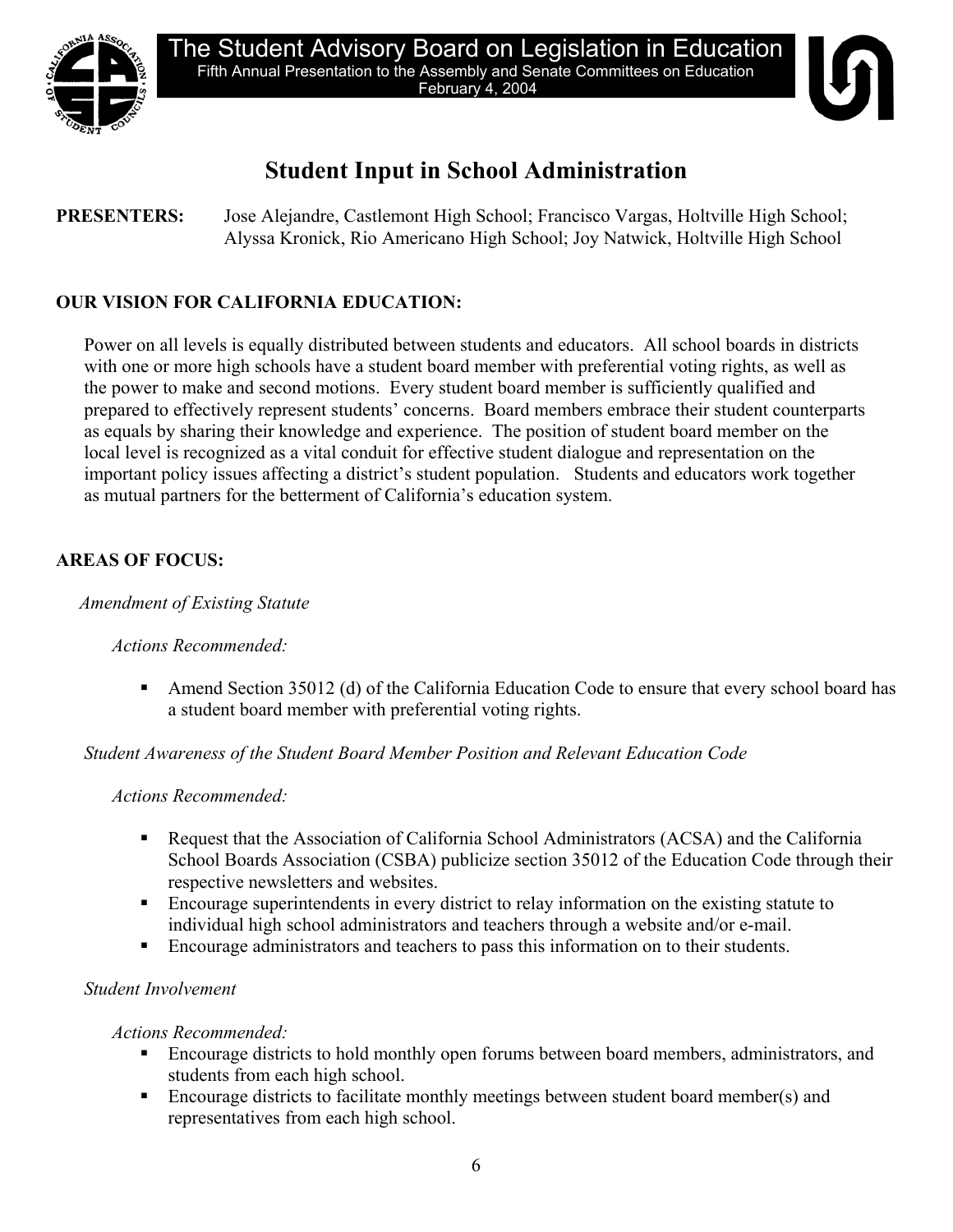### **FISCAL ANALYSIS:**

Increasing the number of student board members at the district level is cost effective when one considers the benefits of the proposal. Minimal expenses will be incurred by each district for the cost of paper, envelopes, and additional materials that will need to be given to the student member. For this negligible price, our proposal will positively affect California students and educators now and in years to come.

### **RATIONALE:**

Because students occupy the classrooms across the state, their invaluable input improves the quality of the education policy debate by offering a rarely heard view. We understand that many school and district administrations are willing to listen, but without representation, students are not able to effectively express their opinions. Students need input with respect to their futures in the education system; without a guarantee of certain rights or knowledge of those rights, such input is severely restricted. Currently, many policymakers are unaware of the benefits that a student perspective can provide. This failing system should be replaced with one that fosters effective communication between the policymakers and students. Without student input, there is an important perspective missing when decisions regarding educational law and enforcement are made. As the consumers of education, students feel that their outlook on the education system deserves recognition and attention.

- California Education Code Sections 35010 & 35012
- Daniel Roth, Office of Assemblymember Reyes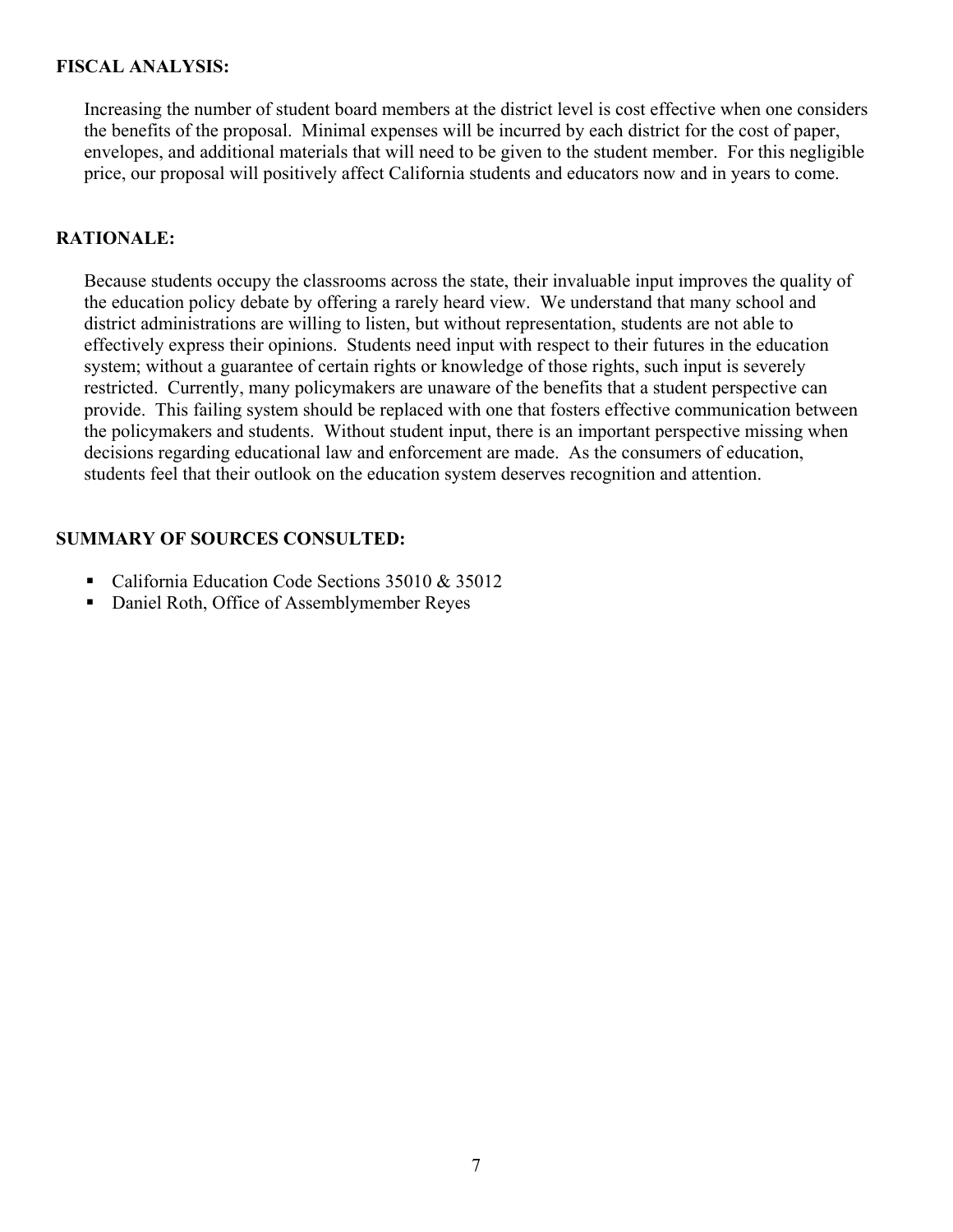

# **Cultural Education**

# **PRESENTERS:** Jesse Lee, Dana Middle School; Kevin O'Herin, La Mirada High School; Rubina Dhani, Poway High School; Julie Mills, Notre Dame High School

# **OUR VISION FOR CALIFORNIA EDUCATION:**

All California students, regardless of their race, creed, sex, affiliation, disability, or sexual orientation, are embraced by their fellow students and educators. All students embrace a feeling of unity and openly discuss issues pertaining to diversity in the classroom. The teachers support and provide a forum for such discussions, allowing for a safe and comfortable atmosphere to be available for any student to put forth their ideas and feelings. The atmosphere created by the availability of the faculty and the students is safe and focused on academics and extra-curricular activities.

# **AREAS OF FOCUS:**

*9th Grade Social Science Standards* 

# *Actions Recommended:*

- **Create a cultural studies course in the social science standards for**  $9<sup>th</sup>$  **grade.**
- Include the beliefs, lifestyles, traditions, and histories of various California cultures in this course.
- Provide for instruction time to discuss multi-cultural themes.

*Integration of cultural issues into English/Language Arts and Social Science standards* 

# *Actions Recommended:*

- Direct the State Board of Education to integrate cultural issues into existing English/Language Arts and Social Science standards.
- Include materials that present different cultural perspectives in the reading lists.
- Include materials written by authors who are members of a variety of cultural groups.
- Provide for instruction time to discuss the multicultural themes presented in the new material.

# *Teacher diversity/sensitivity*

# *Actions Recommended:*

- Create a professional development program to train educators to manage racial tensions/issues within the classroom.
- Evaluate the current educators and their sensitivity towards diverse students and issues.
- Train teachers to handle diversity issues within the classroom before conflict escalates into hate, violence, or fear.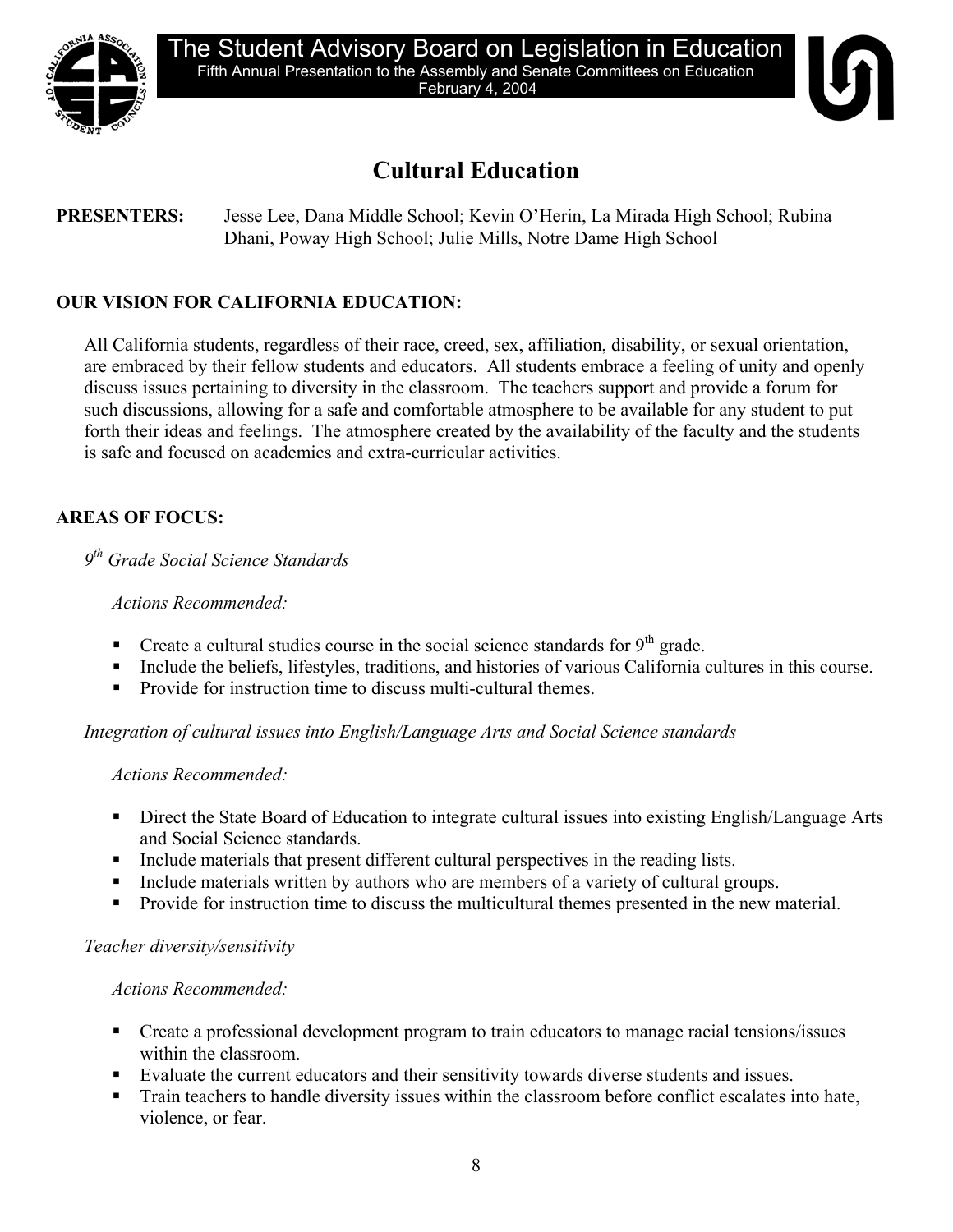### **FISCAL ANALYSIS:**

Although there are costs associated with instituting the revised cultural education standards, these onetime costs will be more than offset by the benefits of the increased focus on cultural education. Creating a cultural education curriculum will enable students to gain a greater appreciation for the diversity of the campus population. This increased awareness will result in less race-based school violence, which will in turn make students feel safer at school. Safer schools will result in less expenditures on school safety equipment and personnel, increased average daily attendance funding, and increased federal funding from higher API scores.

# **RATIONALE:**

The students of California today lack the cultural exposure they need to truly understand the students around them. This lack of knowledge combined with misunderstanding promotes stereotypes, prejudices, and self-segregation of many diverse groups on school campuses. Such circumstances are a recipe for violence and cause fear in schools that inhibits students' ability to learn in a comfortable atmosphere. The current lack of cultural exposure significantly impairs the students' power to learn, participate, and reach their goals.

The ultimate goal of the California Association of Student Councils is to promote individual student achievement and at the same time increase the success of the entire school.

The fear caused by violence ultimately hurts the school as a whole. It results in decreased attendance, leading to a decrease in ADA, a vital part of school funding. Not only are the students not attending school, they are also not learning the material presented—material on which they are subsequently evaluated in standardized testing. Poor performance on these tests reflects poorly on a school, which is then reflected in their funding. As students of California, we feel that the state needs to get involved to promote the positive side of diversity rather than allowing current tensions to metastasize into conflict that is greater and more problematic.

- Gibbons, Dylan from the office of Assemblymember Garcia
- McFadden, Brent from the Association of California School Administrators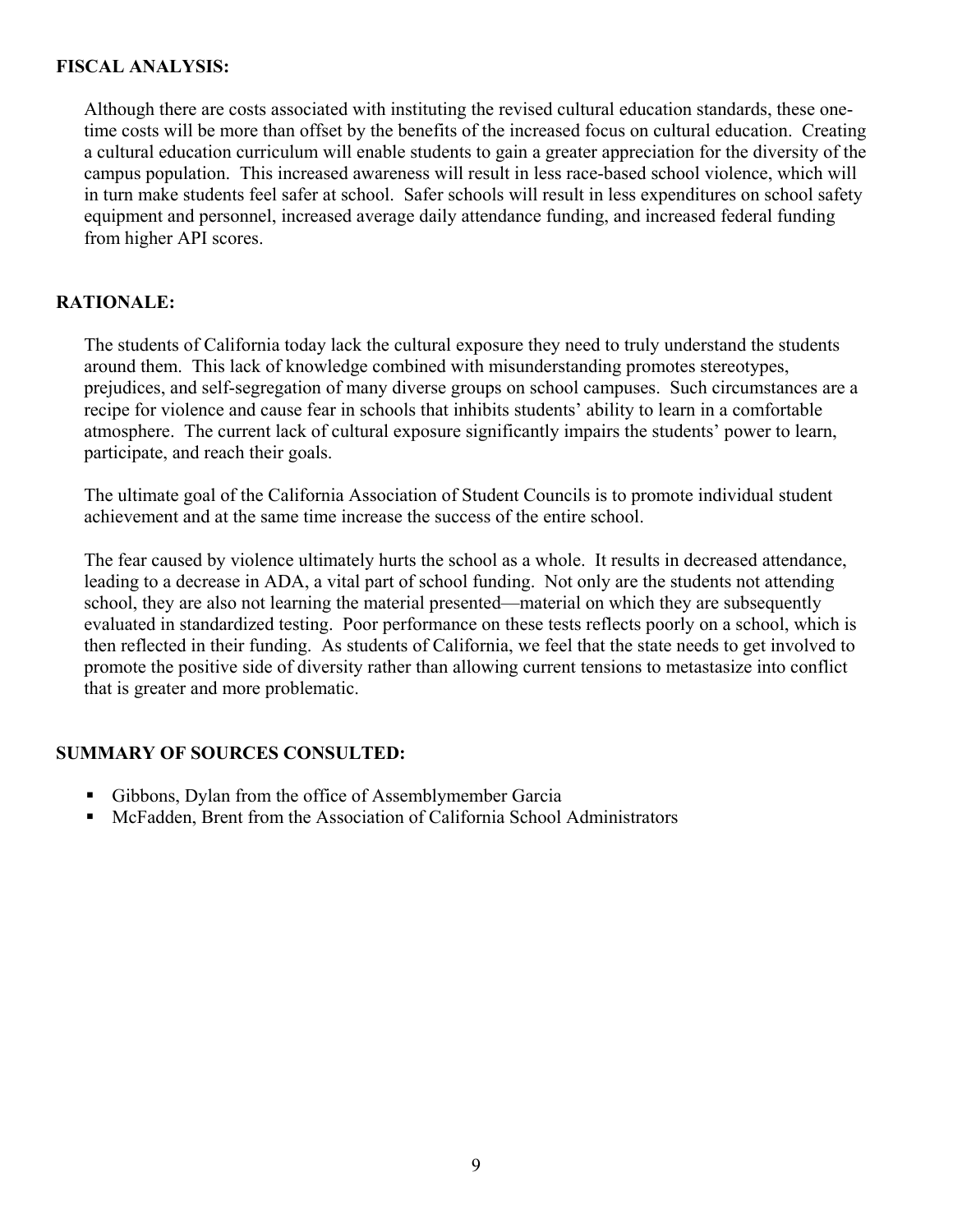

# **School Starting Time**

# **PRESENTERS:** Alexandra Gnoss, Montgomery High School; Ben Sumarnkant, Troy High School; Rhett Dornbach-Bender, Granite Hills High School, Gabriel Zacarías, Santa Maria High School; Alyssa Benavidez, Dana Middle School; Alex Lemberg, Half Moon Bay High School

# **OUR VISION FOR CALIFORNIA EDUCATION:**

Schools begin at a healthy hour for both students and staff. All students are well rested for school, allowing them to fully take advantage of their education. Schools facilitate better learning for all students and create an environment conducive to success.

# **AREAS OF FOCUS:**

*Biological sleeping cycle of adolescents* 

# *Actions Recommended:*

- **Promote school start time awareness and recommend that school districts throughout California** adopt a school start time of 8:40 AM.
- Support and promote federal House Concurrent Resolution 135
- Implement pilot programs for later school start times throughout California.
- Seek feedback about effectiveness of programs from local districts.

# *Effects of school starting time on student performance*

*Actions Recommended:* 

- Emphasize the positive impact of a later school starting time on student performance to local school districts.
- Distribute school start time research to all school districts.

# **FISCAL ANALYSIS:**

Adjusting school start times would be an investment in our future. While there would be initial one-time costs, this schedule change will benefit school districts and the state of CA in the long run. Attendance rates will increase (resulting in more ADA money for schools) and test scores will rise. Higher test scores (API) will insure greater levels of federal funding. Most costs at the state level would be incurred as a result of pilot programs. Pilot programs and their corresponding budgets would be completely at the discretion of the state. However, even with the implementation of state-sponsored pilot programs, the costs will be far outweighed by the benefits of the program.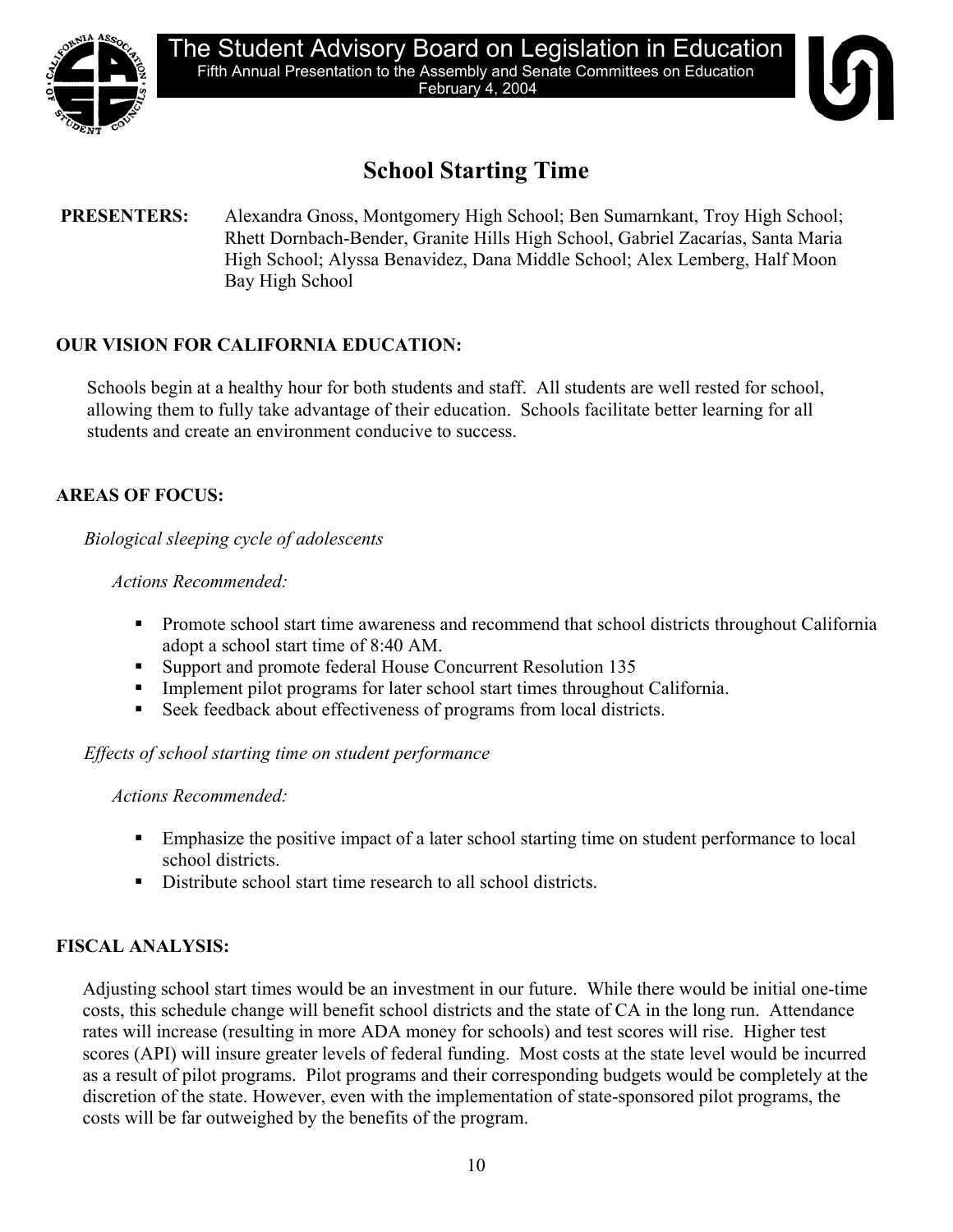# **RATIONALE:**

Students are negatively affected by early start times with regard to attendance, academic performance, and behavioral problems. Under our current system, school schedules seem to be designed around logistical problems rather than the students' best interests. Students are unable to attain their full academic potential because their physical strength is not up to par. Disrupting the sleep cycle by forcing an early wake up time in order to go to school is more detrimental to the students' health than a general lack of sleep. When students are well rested, their academic performance will improve, resulting in higher test scores for the increased API and federal funding which can improve per student spending. Students will be more alert and attentive during school. Students will more likely learn more because they will approach school with a more positive attitude. With this positive attitude, students' apathy towards school will decrease.

The creation of a pilot program in California schools would be extremely beneficial. Such programs have been conducted in many districts in 19 different states and have all been successful. In addition, the currently implemented programs have shown that after-school programs are not significantly affected by a later starting time.

- Evans, Gail E. Chief of Staff to Senator Jack Scott. February 3, 2004.
- Gibbons, Dillon P. Legislative Aide to Assemblymember Bonnie Garcia. February 3, 2004.
- Giroux, Lisa J. Consultant to Senator Dede Alpert. February 3, 2004.
- Honda, Penny. Legislative Aide to Assemblymember Loni Hancock. February 3, 2004.
- House Concurrent Resolution 135, sponsored by Congresswoman Zoe Lofgren. April 2, 2003.
- Kantrowitz, Barbara and Karen Springen. "Why Sleep Matters." Newsweek. September 22, 2003.
- **Minneapolis Public Schools Start Time Study.** <http://education.umn.edu/CAREI/Programs/start\_time/ExecutiveSum.pdf> November 1998.
- Norman, Janus L. Senior Consultant to Assemblymember Darrell Steinberg. February 3, 2004.
- Ramirez, Josefina. Legislative Aide to Assemblymember Jackie Goldberg. February 3, 2004.
- Reid, Lee Angela. Legislative Aide to Senator McPherson. February 3, 2004.
- School Start Times: More Information. Anchorage School District. <http://www.asdk12.org/starttimes/info.asp> November 6, 2003.
- Solov, Nate. Legislative Aide to Assemblymember Fran Pavley. February 3, 2004.
- Springen, Karen. "Hitting Snooze." Teen Newsweek. November 4, 2003.
- Sullivan, Bryn. Legislative Aide to Senator Karnette. February 3, 2004.
- Wanke, Jessica. "A Later School Day Start?" The Arizona Republic. September 5, 2003.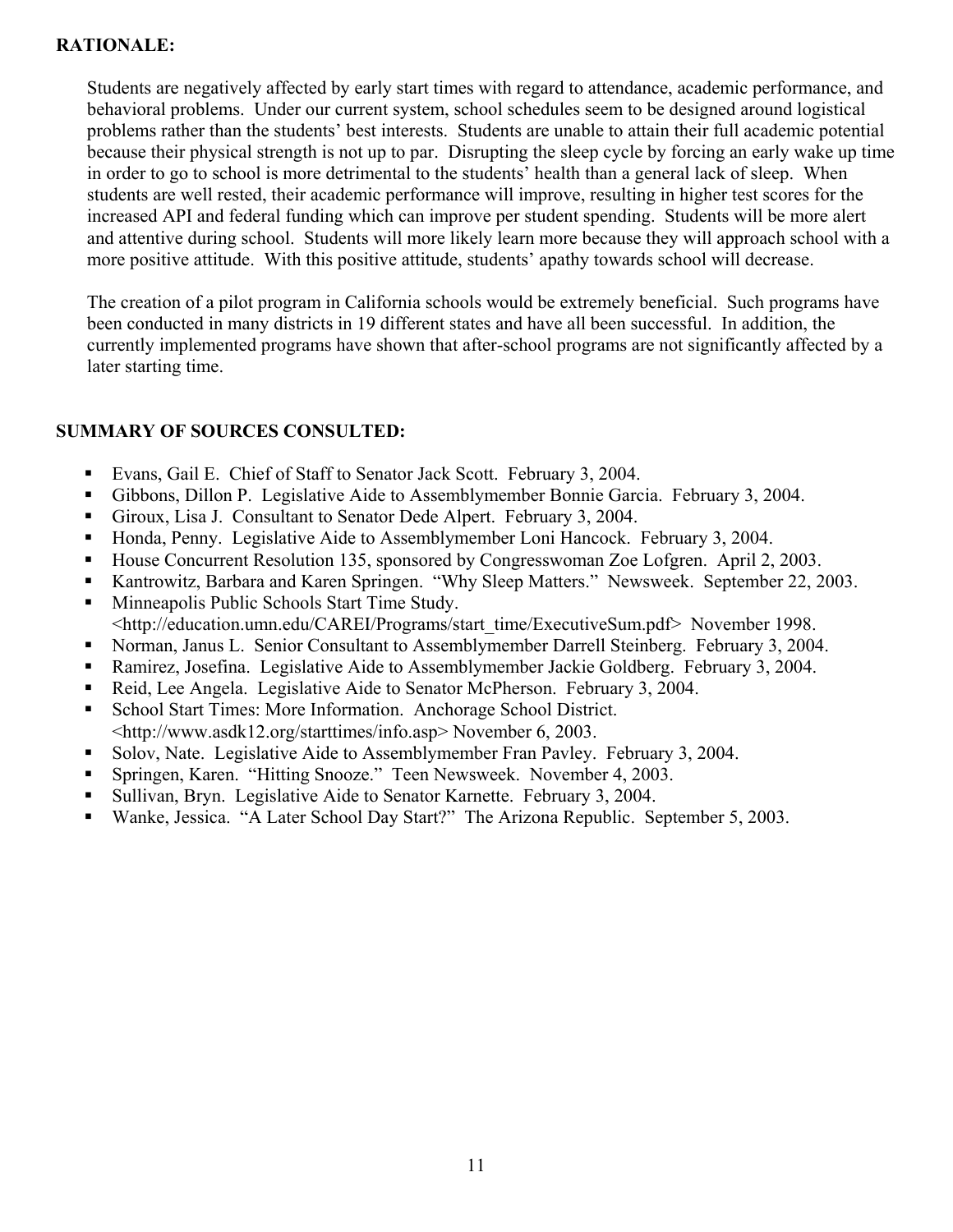

# **Standardized Testing**

### **PRESENTERS:** Colette Hinckley, San Ramon Valley High School; Lyndsey Matthews, College Park High School; Jack Montgomery, Lower Lake High School; Amanda Rose, Orestimba High School; Amanda Schroeder, Thousand Oaks High School; Christopher Wihlidal, A.A. Stagg High School

# **OUR VISION FOR CALIFORNIA EDUCATION:**

California standardized testing conforms to California state standards and accurately reflects the curriculum that is taught in the classroom. All students are motivated and excited to partake in the testing process which accurately reflects their knowledge. Students' care for the education system in California inspires them to exert maximum effort on the exams, regardless of incentives. However, students are acknowledged for their successful completion of the testing and rewarded for outstanding performance. Teachers feel that the STAR test is beneficial both to their students and to their teaching methods; they are eager to devote class time to the implementation of the exam. Parents are well informed of the benefits of standardized testing and take an active role in supporting student achievement. There are no longer any schools in financial need because the accuracy of the test results has allowed for a focused flow of aid to those schools in greatest need.

# **AREAS OF FOCUS:**

# *Test Performance Incentives*

### *Actions Recommended:*

- Encourage local businesses to provide rewards in an effort to increase student motivation to excel on standardized exams. Rewards will be given to students who either excel on the exam or significantly improve their scores. Small businesses will provide their products and/or scholarship money as student incentives. In return, the local businesses would receive positive publicity and be recognized as benevolent organizations. This positive publicity will be visible via media, logos on parent/teacher reports or in school newsletters. Furthermore, these businesses will earn tax deductions for their donations.
- Encourage school districts to organize intra-scholastic competitions in which different classes will compete with each other on the exam. This will create a spirit of competition that will motivate students to excel. This will also foster positive peer pressure, as students will have an incentive to encourage those around them to take the test seriously. Possible rewards for a class who scores well are a pizza party or a day off of school.
- Create pilot programs in a few select, diverse school districts in which rewards are provided for students who improve their test scores.
- Develop and implement a study in which it is determined whether or not school districts which have created incentives have experienced higher test scores.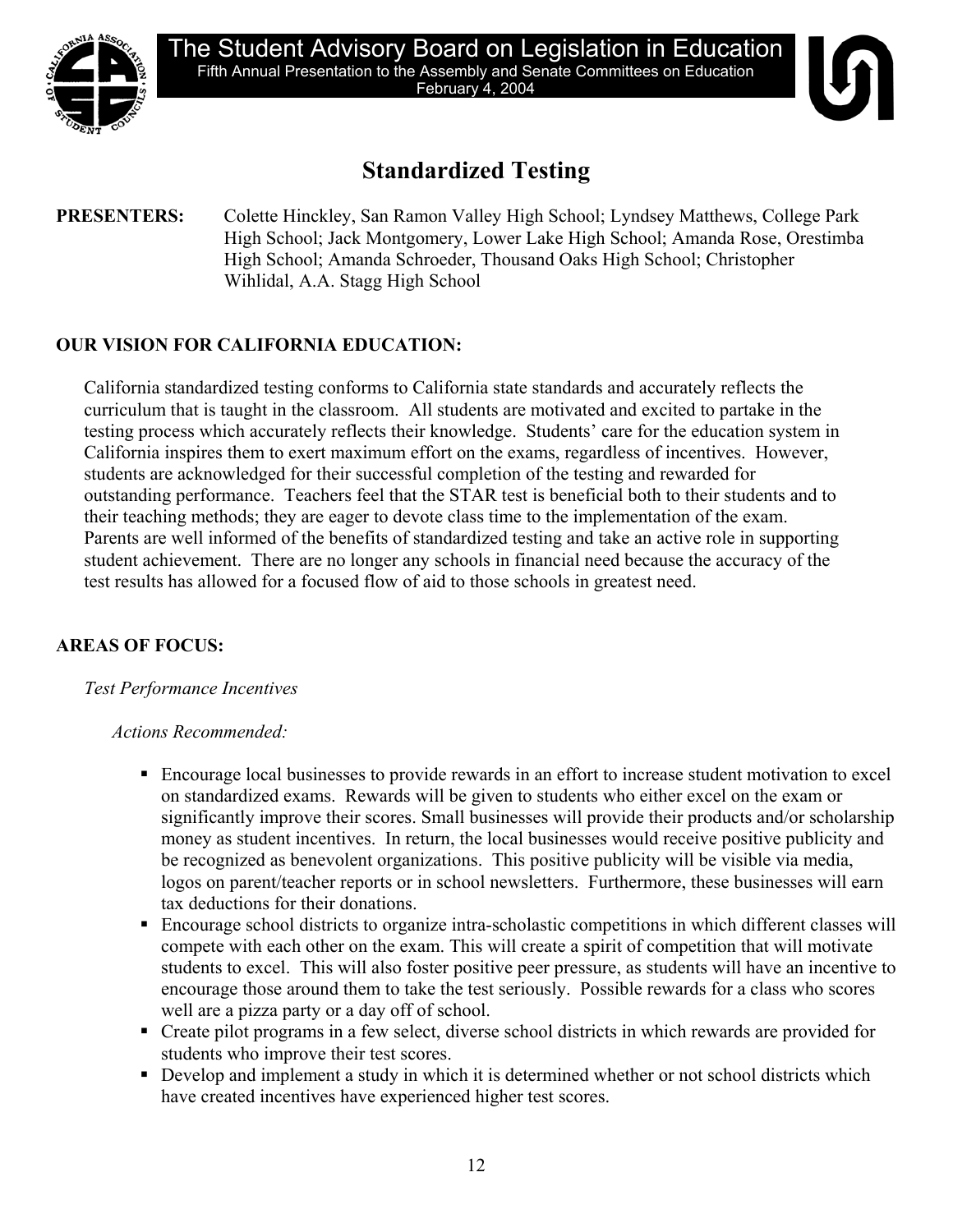### *Test Result Distribution*

### *Actions Recommended:*

 Direct the state test providers to send teachers the individual results of each of the respective teachers' students from the previous year. These individual results must provide detailed categorical information on test performance so that teachers can adapt their teaching methods appropriately.

# *Information Distribution*

# *Actions Recommended*

- Create and distribute information pamphlets to parents. The pamphlets will concisely show the importance of the tests and will encourage parents to motivate their children to perform well on the exams.
- Distribute information conveying the importance of California's standardized testing system to teachers so that they will communicate the importance of the exams to their students.

# **FISCAL ANALYSIS:**

Creating a report for teachers to review the aggregate of their students' test scores in detail will enable teachers to better assess their teaching performance in the classroom. The costs associated with this restructuring include the administrative costs of reformatting the results that the teachers receive and the costs associated with providing the reports to the teachers. However, the newly formatted results teachers receive will greatly aid teachers' efforts to improve the quality of their teaching.

In order to publicize the importance of the exam to parents and teachers, we will need to develop new informational pamphlets that help parents and communities to inspire students to excel on the tests.

Given that students are likely to perform better on standardized tests when provided with incentives that reward success on the exams, we should implement incentive programs with this end in mind. In order to assess the effects of these programs, we should begin with pilot programs which, if successful, would be expanded across the state. While incentive programs would ideally be publicly funded, we understand that current budgetary constraints limit the public funds available to such programs. With this in mind, we suggest the use of private funds. Businesses and corporations are likely to show interest in supporting education and establishing positive relations with students and educators. While there are potential drawbacks to relying upon private and corporate funds in public education, these drawbacks can be reduced by setting guidelines that inhibit private sector actors from exercising undue influence on public schools. It should be noted that, while there is a significant cost associated with the proposed programs, it is a small price to pay to reap the return on the massive investments in testing infrastructure that have already been made.

# **RATIONALE:**

The entire system of standardized testing is predicated on the assumption that all students put their best effort forward on test day. To the extent that this assumption does not hold, test scores become a useless measurement for the performance of the schools and districts that serve each student. Over-reliance on data that has been biased by differential levels of student effort can distort our policy perspective more